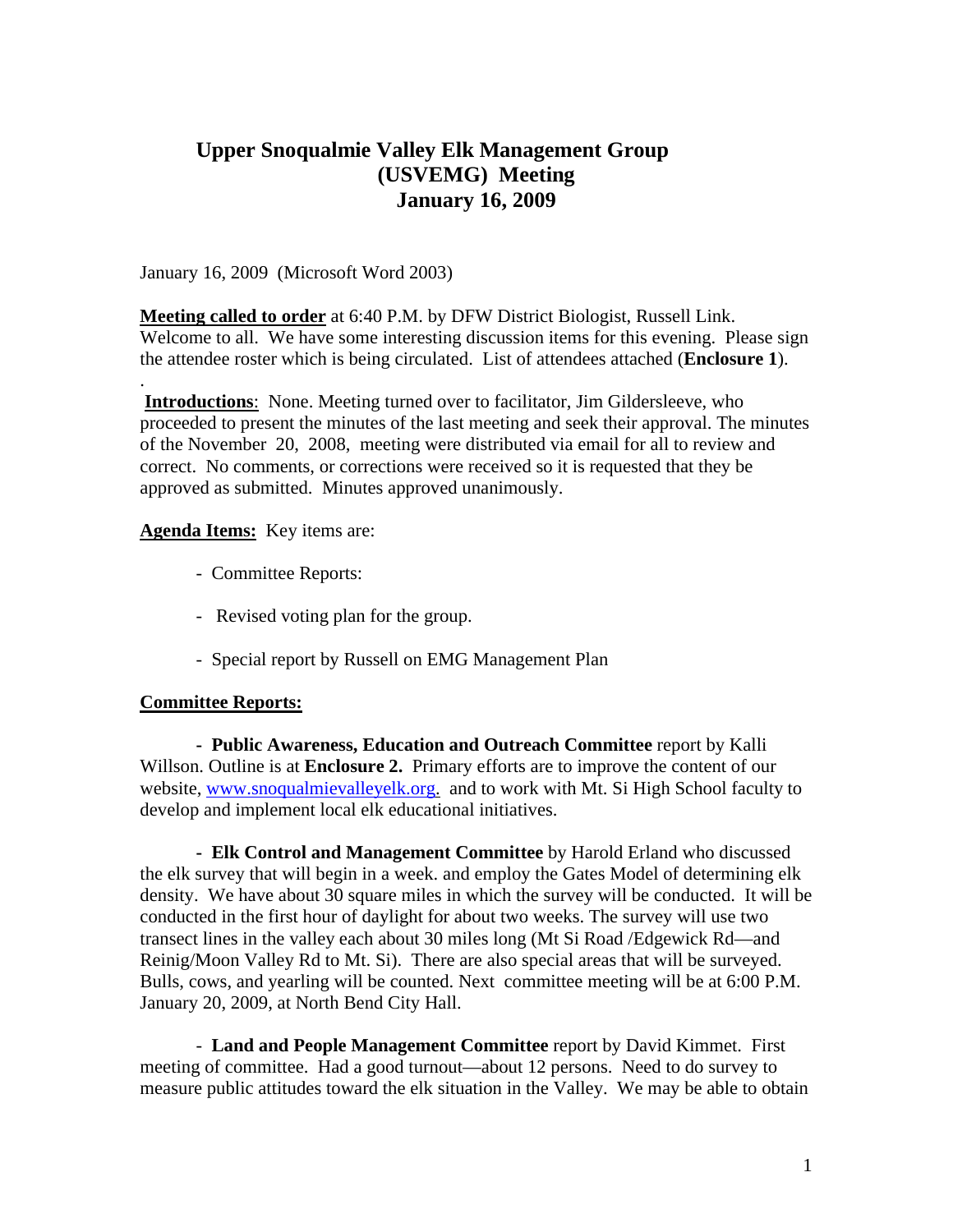assistance from the educators at CWSU who have some experience doing them. We will follow up on this item. The second item that we need is an outstanding map of the valley which shows us landownership and zoning. We also need to look at land uses because some changes may be needed. We are off to a good start.

## **- Steering Committee:**

o An Elk Management Plan will be developed under the lead of Russell Link. A draft has been provided to the Steering committee members several of whom have provided comments. Copies of the outline will be emailed to the EMG as a whole. Comments are welcome and committees are expected to provide input on parts of the plan that are within their assigned responsibilities. Goal is to have the plan completed by this summer.

oTwo new members were added to the Steering Committee—Kalli Willson and Bob Stokke—because they were needed to "round out" the capabilities and needs of the committee.

o The large amount of "sanctuary" or no hunting areas in the valley floor was discussed at some length and how it adds to the complexity of controlling the burgeoning elk population. This includes land owned by King County, North Bend and Snoqualmie. Emerging consensus suggests we need to reexamine current city and county policies and laws and allow selective hunting on cities' owned open space and natural areas. This initiative will be taken up and developed by the Land Use and People Management Committee.

o The Elk Management Committees survey plans were discussed and it was agreed to brief the EMG as a Whole on them.

o The EMG Voting Plan was revised to reflect the concerns of several members. The number of voting numbers was reduced. Consensus was to return it to the EMG as a Whole for a vote.

o Viewing areas or viewing stands on Meadowbrook Farm. The farm's board of directors (BOD) and many others support the construction of elk viewing places/stands for safety and aesthetic reasons. Russell reported there were some WFDW grant funds available for the design and signage for such sites.

o Priorities. There was consensus among the Steering Committee that we have many "irons in the fire" and we need to prioritize projects and research. This is a topic to be taken up at our next meeting. Once we have a draft it will be circulated for comments.

#### **Old Business:**

- EMG Voting Plan. Mike McCarty was not able to attend to present this topic, so Jim Gildersleeve put this topic before the EMG. It was explained that the Steering